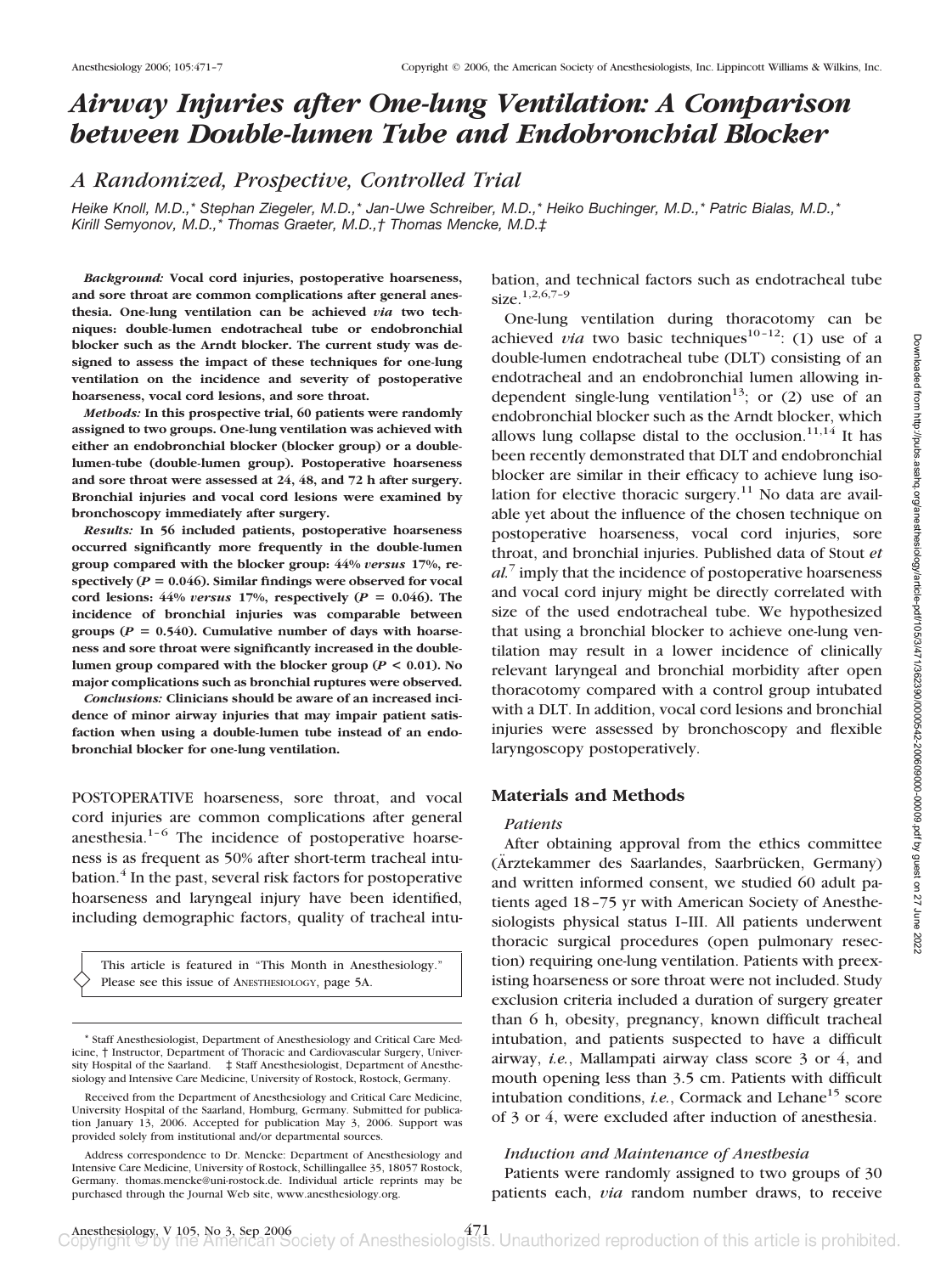either the wire-guided endobronchial blocker (blocker group) or a DLT (double-lumen group).

After arrival of the patients in the operating room, standard monitoring was used. All patients received a thoracic epidural catheter for control of postoperative pain. Induction of anesthesia was standardized for both groups as follows: At time  $0$ ,  $3.0 \mu g/kg$  fentanyl was injected; 3 min later, anesthesia was induced with 3.0 mg/kg propofol. Anesthesia was maintained with 0.25– 0.5  $\mu$ g · kg<sup>-1</sup> · min<sup>-1</sup> remifentanil and 4-6 mg · kg<sup>-1</sup> ·  $h^{-1}$  propofol. Ventilation was controlled with oxygen (100%) *via* a facemask. Two minutes later, 0.5 mg/kg atracurium was injected over a period of 10 s. Tracheal intubation was performed exactly 3 min later. Surgeons were absent from the operating room during tube placement and were blinded to randomization. Vital signs, *i.e.*, heart rate and mean arterial blood pressure, were recorded 30 s after the propofol administration, before tracheal intubation, and 2 min after tracheal intubation.

In the blocker group, tracheal intubation was performed with a single-lumen endotracheal tube (Magill, Lo-Contour Murphy Tracheal Tube; Mallinckrodt, Athlone, Ireland). Tube size was standardized regarding patients' sex. In men, an 8.5-mm ID was used, and in women, a 7.5-mm ID was used. Afterward, the wireguided endobronchial blocker (9 French; sphericalshaped balloon with inflation volume of 4.0–8.0 ml, Arndt blocker; Cook Critical Care, Bloomington, IN) was bronchoscopically guided into either the right (for right pulmonary resection) or left mainstem bronchus (for left pulmonary resection).

In the double-lumen group, after passing the vocal cords the DLT was rotated 90° toward the left (Bronchocath, left-sided; Rüsch, Kernen, Germany) or right (Bronchocath, right-sided; Rüsch) and advanced until slight resistance occurred. If this technique failed, the DLT was guided into position *via* the bronchoscope. Tube size (35, 37, 39, or 41 French) was determined by measuring the width of the tracheal diameter in millimeters from the preoperative chest radiograph.<sup>16</sup> Accuracy of the DLT or blocker placement was assessed by flexible fiberoptic bronchoscopy.

Patients were carefully positioned for surgery and the head was fixed. After the patient was turned to the lateral position, the correct position of the DLT or blocker was assessed again by bronchoscopy. During one-lung ventilation, inspired oxygen concentration was increased to 100%.

Twenty minutes before the expected end of surgery, all patients received 10  $\mu$ g sufentanil and 10.0 ml bupivacaine, 0.25%, *via* the epidural catheter. After completing surgery and bronchoscopic examination, all patients were carefully extubated. For postoperative pain therapy, sufentanil and 0.25% bupivacaine were given by request *via* the epidural catheter. Paracetamol and piritramide, 0.05 mg/kg intravenous, was given when analgesia was inappropriate.

# *Assessment of Intubating Conditions and Intubating Variables*

Tracheal intubation was performed by the same experienced anesthesiologist. The intubating score was evaluated on the basis of the consensus conference on Good Clinical Research Practice in Pharmacodynamic Studies of Neuromuscular Blocking Agents.17

In addition, the following intubating variables were recorded: glottic exposure as defined by Cormack and Lehane; the number of intubation attempts (n) and corrections of positioning (n); time for intubation (s), defined as the time from the beginning of laryngoscopy until successful intubation; and time for positioning (s), defined as the time of bronchoscopy for verification of the correct position of the blocker or DLT.

The following factors were standardized for all patients: use of a stylet for single-lumen tubes and DLTs, use of 2% lidocaine gel, and intracuff pressure less than 30 mmHg (measured with a noninvasive manometer).

# *Assessment of Surgical Variables*

Collapse of the lung was assessed as follows<sup>11</sup>: 1 = spontaneous;  $2 =$  assisted with suction;  $3 =$  manual. The thoracic surgeon blinded to the group assignment rated the conditions of surgery as follows<sup>11</sup>:  $1 =$  excellent (complete collapse with perfect surgical exposure);  $2 =$ fair (total collapse, but the lung still has residual air);  $3 =$ poor (no collapse, or if there is partial collapse with interference in surgical exposure).

# *Assessment of Postoperative Hoarseness, Sore Throat, and Airway Injuries*

Immediately after completion of surgery, all patients underwent a bronchoscopic examination on bronchial lesions before emerging from anesthesia. After successful extubation, 30 mg topical lidocaine spray, 2%, was administered nasally, and flexible laryngoscopy was performed to assess vocal cord injuries. Findings from bronchoscopy and laryngoscopy were recorded by videoprint and demonstrated to an experienced ear, nose, and throat specialist who was not aware of the group assignment. Airway injuries were classified as shown on table 1.6,8,18

Postoperative hoarseness was defined as an acoustic quality that was different than the previous voice quality of the patient.19 Sore throat was defined as continuous throat pain.<sup>1</sup> An investigator blinded to the group assignment of the patients asked the patients specific questions regarding postoperative hoarseness, and sore throat immediately after emergence from anesthesia and on days 1, 2, and 3 after surgery<sup>8,20</sup> (appendix). A daily follow-up examination was performed until complete resolution.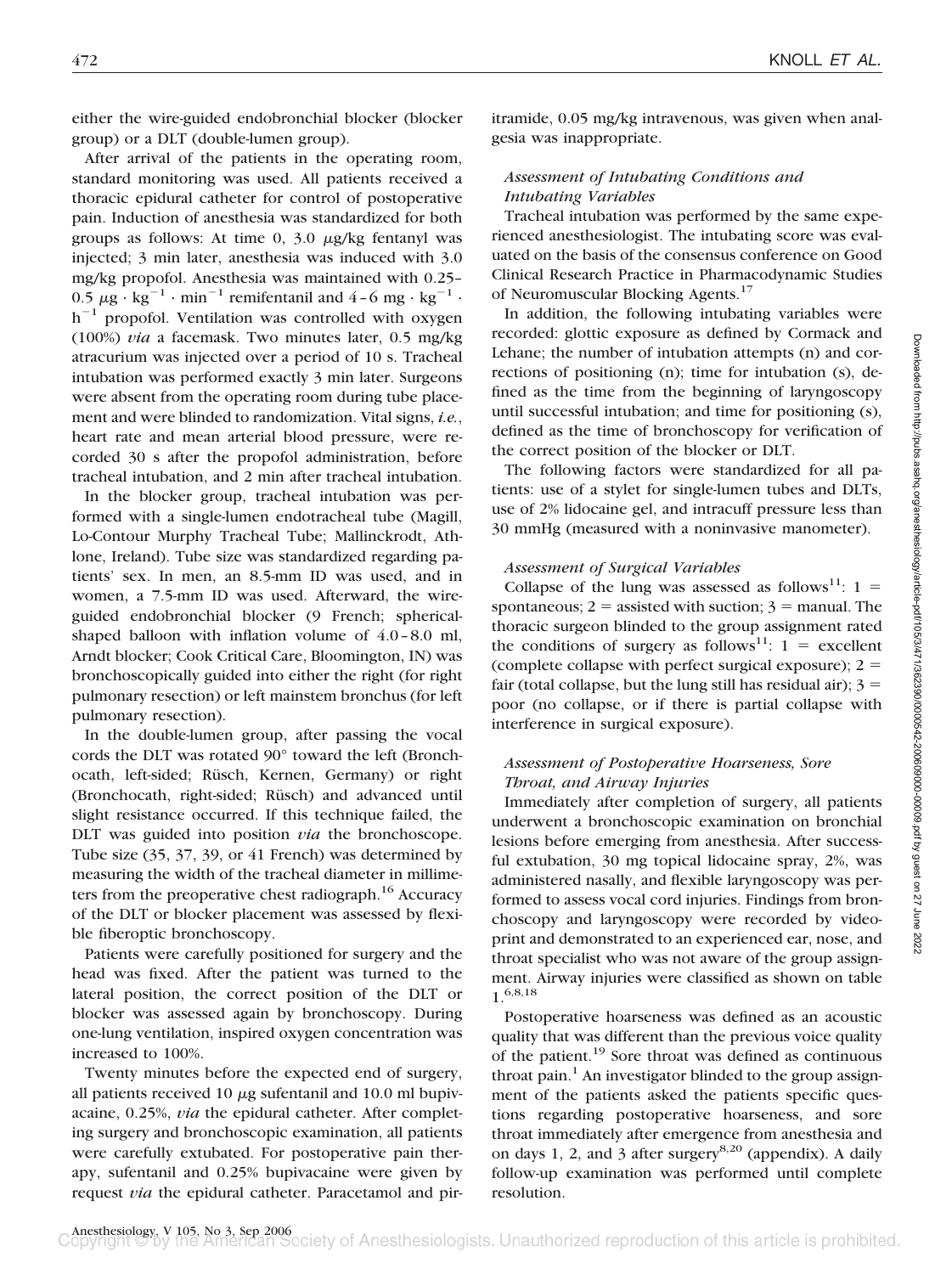| Type                      | Classification                                  | Definition                                                          |  |
|---------------------------|-------------------------------------------------|---------------------------------------------------------------------|--|
| <b>Bronchial injuries</b> | <b>Redness</b>                                  |                                                                     |  |
|                           | Edema                                           | Swollen mucosa                                                      |  |
|                           | Hematoma                                        | Bleeding into mucosa                                                |  |
| Vocal cord injuries       | Thickening of the vocal cords<br><b>Redness</b> | Localized swelling at the vocal process of the arytenoids cartilage |  |
|                           | Edema                                           | Swollen mucosa at the vocal folds                                   |  |
|                           | Erythema                                        | Redness of the mucosa with surrounding inflammatory swelling        |  |
|                           | Hematoma                                        | Bleeding into vocal cord                                            |  |
|                           | Granuloma                                       | Granulation tissue remains as a chronic, localized, rounded tissue  |  |

#### **Table 1. Classification of Airway Injuries**

## *Statistical Analysis*

Statistical analysis was performed using BiAS 8.1-2005 for Windows (Epsilon-Verlag, Hochheim, Germany). The required number of patients for the study groups was calculated in expectation of an incidence of postoperative hoarseness of  $16\%$ <sup>6</sup> in the blocker group and a 40% increase of the absolute risk in the double-lumen group. For an 80% power and an  $\alpha$  of 0.05, 52 patients (26 patients in each group) were needed. To compensate for possible dropouts, we enrolled 60 patients, *i.e.*, 30 patients for each group. Results were considered statistically significant when *P* was less than 0.05. Data are expressed as mean  $\pm$  SD or median (range). Chi-square test or Fisher exact test, one-way analysis of variance for parametric data, and Kruskal-Wallis test for nonparametric data were used as appropriate. Numbers needed to harm (NNHs) were calculated. $21$  A positive NNH indicated how many patients had to be exposed to the intervention (*i.e.*, DLT) to produce one particular event (*i.e.*, postoperative hoarseness or airway injury) in one patient, who would not have had this event had he or she received a single-lumen tube combined with an endobronchial blocker for one-lung ventilation. An NNH between 1 and 5 was considered a clinically relevant risk. $^{22}$ 

## **Results**

Sixty patients were enrolled in this study—30 patients in each group. Of these 60 patients, 4 patients were excluded from analysis because of a Cormack grade of 3 or greater (1 in the blocker group and 3 in the doublelumen group). Therefore, incidence and severity of airway injuries, postoperative hoarseness, and sore throat were investigated in the remaining 56 patients—29 in the blocker group and 27 in the double-lumen group. There were no significant differences between the two groups with respect to demographic data and duration of anesthesia and surgery (table 2). A significant difference was found in the incidence of smoking ( $P = 0.046$ ; table 2). The surgical sides of thoracotomy, *i.e.*, right or left side, were comparable between groups ( $P = 0.611$ ). In addition, there were no significant differences in hemodynamic values between the two groups.

Tracheal intubation was successful in all patients of both groups. Number of attempts and Cormack grades did not differ significantly between the study groups. Time for positioning and number of corrections of positioning of the blocker or DLT did not differ significantly (table 3). Moreover, intubating conditions were comparable between groups (not significant).

Quality of lung collapse was significantly better in patients with a DLT. Excellent or fair conditions for surgery were found in 22 patients in the blocker group *versus* 27 patients in the double-lumen group ( $P =$ 0.01). In patients with an endobronchial blocker, no significant relation between time of deflation and quality of collapse was found  $(P = 0.09)$ .

Bronchoscopic examination of the bronchus was per-

**Table 2. Demographic Data and Duration of Surgery and Anesthesia**

|                             | Blocker ( $n = 29$ ) | Double Lumen ( $n = 27$ ) | P Value |
|-----------------------------|----------------------|---------------------------|---------|
| Age, yr                     | $62.8 \pm 8.5$       | $60.4 \pm 8.5$            | 0.286   |
| Weight, kg                  | $75.4 \pm 10.8$      | $78.5 \pm 14.5$           | 0.377   |
| Height, cm                  | $168.6 \pm 10.3$     | $168.4 \pm 7.9$           | 0.931   |
| Sex, male/female            | 17/12                | 17/10                     | 0.740   |
| Smoking                     | 5                    | 12                        | 0.046   |
| Reflux                      |                      |                           | 1.000   |
| ASA physical status         | $   ( -  )$          | $   (  -  )$              | 0.454   |
| Side, left/right            | 17/12                | 14/13                     | 0.611   |
| Duration of surgery, min    | 110 (60-200)         | 120 (40-240)              | 0.379   |
| Duration of anesthesia, min | 170 (95–245)         | 180 (105–310)             | 0.391   |

Values are mean  $\pm$  SD, numbers, or median and range (American Society of Anesthesiologists [ASA] physical status, duration of surgery, and duration of anesthesia).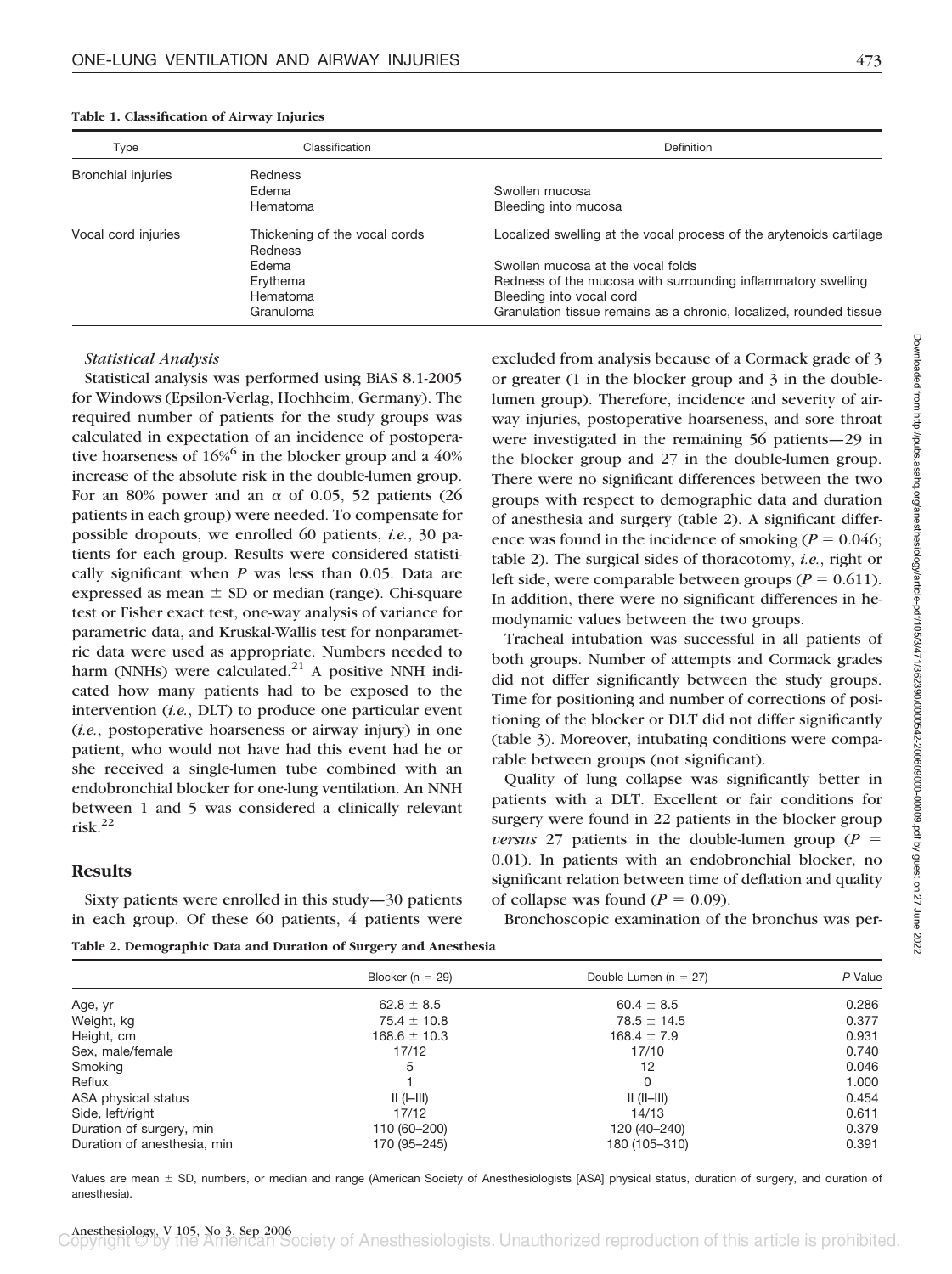| Table 3. Intubating Variables and Intubating Conditions |
|---------------------------------------------------------|
|---------------------------------------------------------|

|                              | Blocker ( $n = 29$ ) | Double Lumen ( $n = 27$ ) | P Value |
|------------------------------|----------------------|---------------------------|---------|
| Intubating variables         |                      |                           |         |
| Cormack grades               | $1(1-2)$             | $1(1-2)$                  | 0.208   |
| Time for intubation, s       | $15(4 - 150)$        | $25(5-90)$                | 0.003   |
| Attempts, n                  | $1(1-2)$             | $1(1-2)$                  | 0.468   |
| Time for positioning, s      | $90(12 - 640)$       | 60 (15 - 480)             | 0.081   |
| Correction of positioning, n | $1(0-3)$             | $0(0-2)$                  | 0.349   |
| Surgical variables           |                      |                           |         |
| Time for evacuation, min     | $8(1-18)$            | $7(1-20)$                 | 0.408   |
| Time for OLV, min            | 70 (20-162)          | 73 (25-185)               | 0.413   |
| Collapse of lung*            | $2(1-3)$             | $1(1-3)$                  | < 0.001 |
| Conditions for surgery†      | $2(1-3)$             | $1(1-2)$                  | < 0.001 |

Values are median (range).

\* Collapse of the lung<sup>11</sup>: 1 = spontaneous; 2 = assisted with suction; 3 = manual.  $\,$  + Conditions of surgery<sup>11</sup>: 1 = excellent (complete collapse with perfect surgical exposure); 2 = fair (total collapse, but the lung still has residual air); 3 = poor (no collapse, or if there is partial collapse with interference in surgical exposure).

 $OLV = one-lung ventilation.$ 

formed in all patients after positioning of the DLT or blocker and immediately before extubation (table 4). The overall incidence (DLT and endobronchial blocker combined) of bronchial injuries was 25% (14 patients). The incidence of bronchial injuries did not differ significantly between the blocker and double-lumen groups: 6 *versus* 8 patients, respectively ( $P = 0.440$ ). The bronchoscopic findings are shown in table 4. Endoscopic examination of the larynx was performed in all patients immediately after extubation. The overall incidence of vocal cord injuries was 30% (17 patients). Vocal cord injuries occurred significantly more frequently in the double-lumen group compared with the blocker group: 12 patients (44%) *versus* 5 patients (17%), respectively  $(P = 0.046;$  table 4). The NNH to produce one patient with vocal cord injuries by using the DLT compared with the blocker was 4 (confidence interval, 2.0–25.3) The majority of the vocal cord injuries were redness (8 patients) and edema (8 patients). In the double-lumen group, one hematoma was noted.

None of the patients needed to be reintubated due to

**Table 4. Incidence and Bronchoscopic Findings of Bronchus Injuries and Vocal Cord Injuries**

|                     | Blocker (n $= 29$ ) | Double Lumen $(n = 27)$ | P Value |
|---------------------|---------------------|-------------------------|---------|
| Bronchus injuries   |                     |                         |         |
| Patients*           | 6                   | 8                       | 0.540   |
| Morphology          |                     |                         |         |
| Redness             | 6                   | 5                       | 1.000   |
| Edema               | U                   | 3                       | 0.237   |
| Hematoma            | n                   | 2                       | 0.492   |
| Vocal cord injuries |                     |                         |         |
| Patients*           | 5                   | 12                      | 0.046   |
| Morphology          |                     |                         |         |
| Redness             | 2                   | 6                       | 0.137   |
| Edema               | З                   | 5                       | 0.462   |
| Hematoma            |                     |                         | 1.000   |

Values are numbers (n).

\* Number of patients with bronchus injuries or vocal cord injuries.

postoperative respiratory failure. Moreover, a prolonged stay in the intensive care unit was not indicated in any patient.

The overall incidence of postoperative hoarseness was 30% (17 patients). Postoperative hoarseness occurred significantly more frequently in the double-lumen group compared with the blocker group: 12 patients (44%) *versus* 5 patients (17%), respectively ( $P = 0.046$ ; table 5). The NNH to produce one patient with postoperative hoarseness by using the DLT compared with using the blocker was 4 (confidence interval, 2.0–25.3). Follow-up examination revealed that no patient had postoperative hoarseness more than 3 days (table 5). Therefore, no stroboscopic examination of the larynx was performed in any patient. The severity of hoarseness did not differ significantly between both study groups. However, the cumulative number of days with postoperative hoarseness over the entire study population was significantly increased in the double-lumen group compared with the blocker group: 22 *versus* 8, respectively ( $P = 0.006$ ; table 5).

The overall incidence of sore throat was 41% (23 patients). Sore throat did not differ significantly between groups: 14 patients (48%) *versus* 9 patients (31%), respectively ( $P = 0.174$ ; table 5). In addition, the severity of sore throat did not differ significantly between study groups. Sore throat was limited in both groups to the postoperative period up to 72 h after surgery. However, the cumulative number of days with sore throat over all patients was significantly increased in the double-lumen group compared with the blocker group: 35 *versus* 18, respectively ( $P = 0.007$ ; table 5).

# **Discussion**

There had been no prospective investigation before that systematically evaluated the possible role of the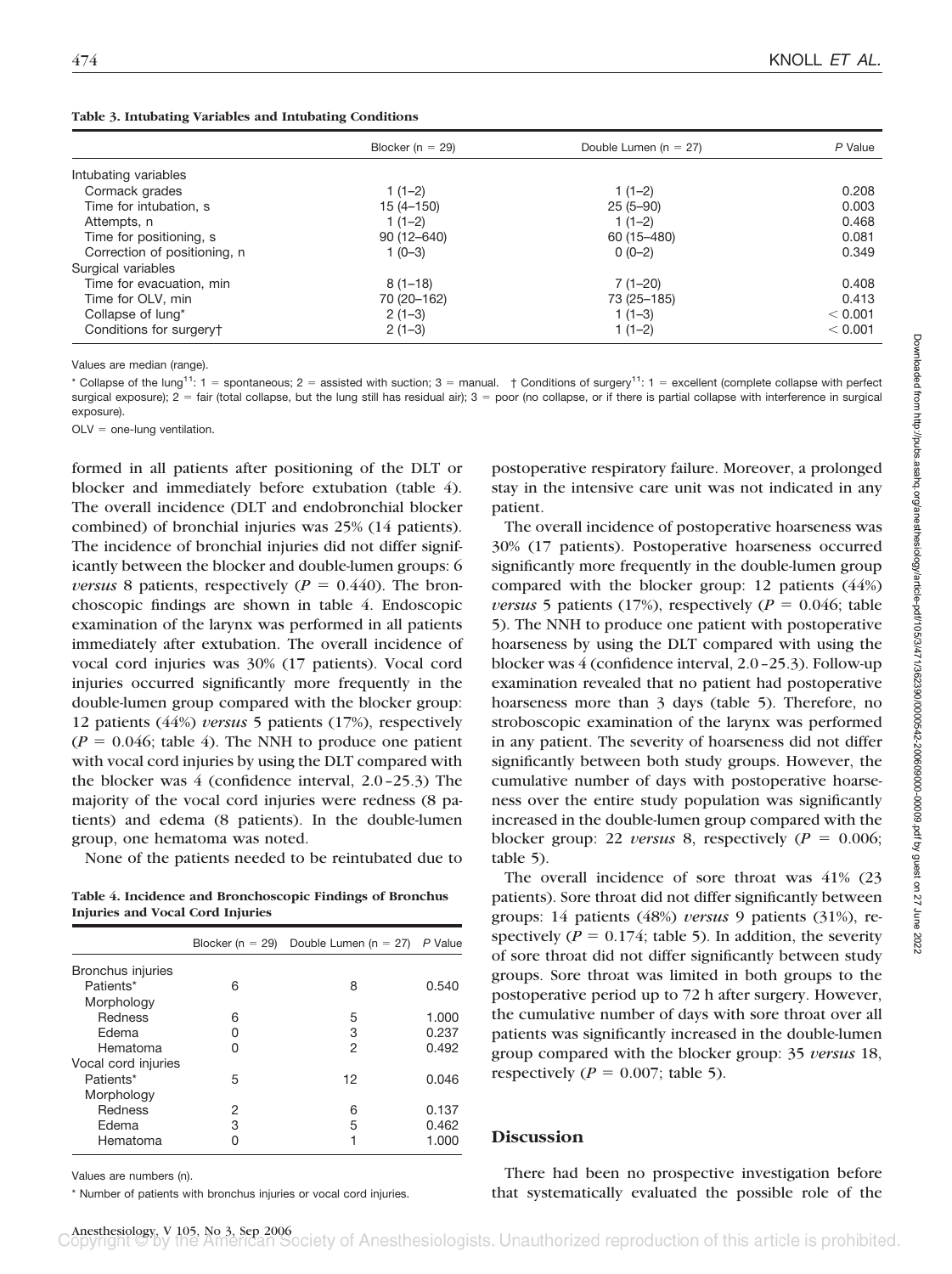|                       |                      | Postoperative Hoarseness |         |                      | Sore Throat    |         |  |
|-----------------------|----------------------|--------------------------|---------|----------------------|----------------|---------|--|
|                       | Blocker ( $n = 29$ ) | $DLT (n = 27)$           | P Value | Blocker ( $n = 29$ ) | $DLT (n = 27)$ | P Value |  |
| PACU                  |                      |                          | 0.137   | 6                    |                | 0.369   |  |
| At 24 h               |                      |                          | 0.096   |                      | 12             | 0.159   |  |
| At 48 h               |                      |                          | 0.462   |                      | 10             | 0.065   |  |
| At 72 h               |                      |                          | 0.612   |                      | 5              | 0.195   |  |
| > 72 h                |                      |                          |         |                      |                |         |  |
| Days*                 |                      | 22                       | 0.006   | 18                   | 35             | 0.007   |  |
| Patients <sup>+</sup> | 5                    |                          | 0.041   | 9                    | 14             | 0.174   |  |
|                       |                      |                          |         |                      |                |         |  |

**Table 5. Incidence of Postoperative Hoarseness and Sore Throat**

Values are numbers of patients (n).

\* Days = number of days with postoperative hoarseness (PH) or sore throat (ST). † Number of patients with PH or ST.

 $DLT =$  double-lumen tube; PACU = postanesthesia care unit.

different techniques to achieve one-lung ventilation on the incidence and severity of laryngeal injury. Therefore, the current study was designed to assess the impact of the one-lung ventilation technique on the incidence and severity of airway injuries and laryngeal morbidity.

The current study demonstrated that incidence of postoperative hoarseness and number of days with hoarseness and sore throat were significantly decreased in the blocker group compared with the double-lumen group. Moreover, the blocker technique was associated with a decreased incidence of vocal cord injuries.

Many factors contribute to laryngeal intubation trauma.<sup>8</sup> Several risk factors for postoperative hoarseness and vocal cord injuries have been identified, including demographic factors such as  $sex$ ,<sup>2</sup> gastroesophageal reflux,<sup>9</sup> intubating conditions,<sup>6</sup> duration of surgery,<sup>23</sup> type of surgery, $24$  and technical factors such as endotracheal tube size. $7$  Risk factors known to contribute to postoperative hoarseness and vocal cord injuries were controlled in the current study. Intubation conditions including subcomponents such as vocal cords and reaction to tube insertion or cuff inflation were comparable in all patients. However, we consequently excluded patients with a laryngoscopic view graded 3 or 4 according to Cormack and Lehane to avoid any variability in results due to a possibly difficult airway. Moreover, it has been widely accepted that using a bronchial blocker for patients with difficult airways should be the method of choice. The patient population was uniform with respect to the patient characteristics (except smoking), as well as to the type and duration of anesthesia and surgery (table 2). The incidence of smoking was significantly higher in the double-lumen group compared with the blocker group ( $P = 0.046$ ). Smoking has been described as a risk factor for hoarseness.<sup>8</sup> To minimize any influence of preexisting hoarseness, those patients were not included in this trial. Moreover, no significant differences in postoperative hoarseness or vocal cord injuries in smokers *versus* nonsmokers were found.

Double-lumen endotracheal tubes are the most widely used devices for lung separation and one-lung ventila-

tion.<sup>12,13</sup> In 1999, the Arndt blocker was introduced and has been demonstrated as an alternative technique that produces comparable surgical conditions in thoracotomy.<sup>11,14</sup> In the current trial, quality of lung collapse and surgical exposure differed significantly between the two techniques. This result stands in contrast to previous findings of other authors and might be explained by a relatively short time for deflation in our study groups. However, surgery in each patient was finished successfully without any further intervention or delay in surgical progress.

There is a large variation in the reported incidence (3–50%) of hoarseness immediately after short-term tracheal intubation.<sup>2-4,6,25</sup> Tracheal intubation with  $0.5$ mg/kg atracurium (same dosage as in our study) 3 min after induction of anesthesia (same waiting time as in our current study) was associated with an infrequent incidence of postoperative hoarseness of 16%.<sup>6</sup> In our current study, however, the overall incidence of postoperative hoarseness was 30% but reached 44% in the doublelumen group (table 5). The reasons for the significantly increased incidence of postoperative hoarseness in the double-lumen group compared with the blocker group might be best explained as follows.

First, DLTs are tubes with a curved endobronchial lumen, which may come in contact with the vocal cords during insertion and cause hoarseness. Second, the DLTs used in the current study ranged between 37 and 41 French; the single-lumen tubes that were used in the blocker group (men: ID =  $8.5$  mm; women: ID =  $7.5$ mm) correspond to approximately 32–36 French. Stout *et al.*<sup>7</sup> demonstrated that the incidence and severity of postoperative hoarseness and sore throat was directly correlated to the size of the endotracheal tubes. Therefore, this may be the main risk factor for laryngeal injuries and postoperative hoarseness. Third, the trauma causing laryngeal injury can occur not only during induction of anesthesia and during surgery, but also during tracheal extubation.<sup>8</sup> Therefore, presumably, another injury of the vocal cords followed by postoperative hoarseness took place during extubation by the curved DLT.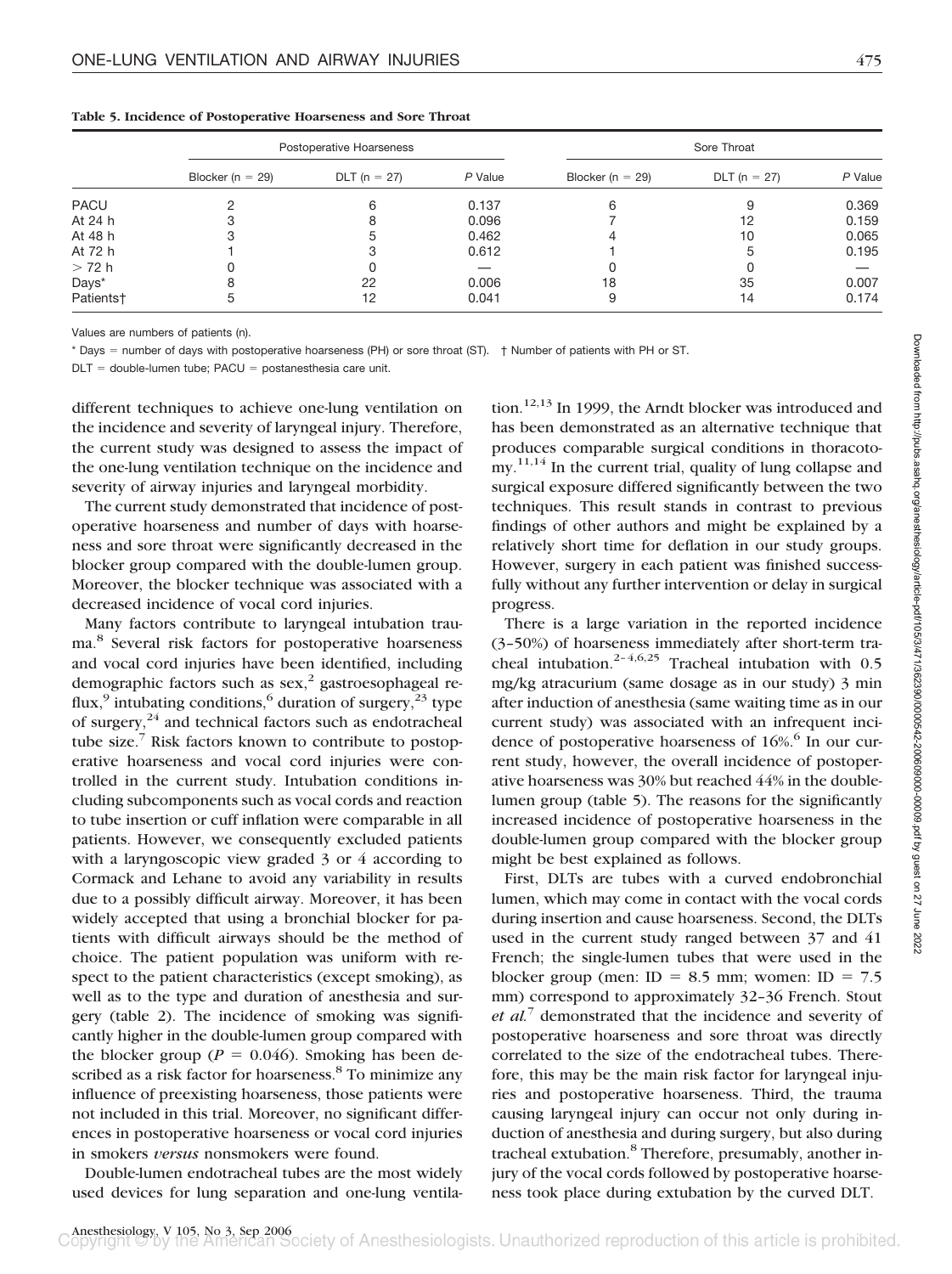Intubation-related laryngeal injuries were found to be present in up to 27% of patients with the use of neuromuscular blocking agents for tracheal intubation<sup>3,6,18,25,26</sup> and reached 44% in patients with an induction technique without neuromuscular blockers.<sup>6</sup> In our current study, the overall incidence was 30%. However, all patients were examined by flexible laryngoscopy after surgery, not by laryngostroboscopy, *i.e.*, the diagnostic tool used was not as sensitive as it was in the previous studies of our group.6,25 Because of technical limitations, no opportunity for a laryngostroboscopy during the first 72 h after anesthesia was given in this study. Presumably, the majority of the minor injuries of the vocal folds such as thickening of the vocal folds, which had an incidence up to  $86\frac{\%}{25}$  were not determined by flexible laryngoscopy after surgery. In addition, we cannot completely exclude that vocal cord injuries in single patients might have existed preoperatively. However, the main goal of our study was to evaluate clinically relevant postoperative hoarseness and sore throat that might impair patient satisfaction.

No patient had postoperative hoarseness or sore throat on the fourth day after surgery; therefore, no patient was examined by laryngostroboscopy. In general, longer lasting postoperative hoarseness does not seem to be a frequent complication. In a previous study, Jones *et al.*<sup>27</sup> reported 5 of 167 patients who had postoperative hoarseness for more than 5 days after anesthesia. The lack of patients with longer lasting sore throat or postoperative hoarseness might be best explained by the limited size of our study.

Vocal fold paralysis due to laryngeal nerve damage is a known complication after thoracic surgery with a suspected incidence from  $4$  to  $31\%$ .<sup>28</sup> It cannot be completely excluded that patients of the current trial had temporal nerve damage. However, type of surgery was comparable between both groups.

The bronchoscopic examination before extubation allowed assessing bronchus injuries as well. There are no prospective data available about bronchial injuries after one-lung ventilation with a blocker or DLT. The incidence was 25% and comparable between the doublelumen group and blocker group (not significant; table 4). The incidence of injuries at the level of the mainstem bronchus is similar to the observed incidence of injuries at the larynx. Presumably, the pathogenesis is similar to that for vocal cord lesions. When the pressure of the cuff or the tube itself exceeds capillary pressure in the mucosa of the bronchus, mucosal ischemia causes inflammation, congestion, and edema within the first few hours.<sup>8</sup> We measured the cuff pressure but suppose that it might not always represent the actual pressure at the mucosa of the bronchus. Other risk factors for vocal cord and bronchial injuries might be friction and physical contact of the tube with laryngeal and bronchial structures. In addition, movement and pressure during

surgical manipulations, pressure during lateral position, and movements of the DLT during bronchoscopy may influence the incidence of laryngeal and bronchial morbidity.

The reported incidence of sore throat varies between 14.4 and  $50\%$ <sup>1,3,4,7,25</sup> In the current study, the incidence of sore throat was 41%. There was no significant difference in the incidence between the two study groups. However, the cumulative number of days with sore throat was significantly increased in the double-lumen group compared with the blocker group. The reason for the higher count of days with sore throat might be the same as for postoperative hoarseness, *i.e.*, the increased size of the DLT and the curved shape. $1$  In addition, we cannot exclude that the higher incidence of smokers in the double-lumen group may have influenced this finding.

The results of the current trial show that the risk for airway complications may increase when using a DLT instead of a bronchial blocker to achieve one-lung ventilation. The calculated NNH of 4 for postoperative hoarseness reflects this issue. Most of the observed airway lesions were minor, and no patient showed clinical signs of postoperative hoarseness or sore throat after the third postoperative day. However, hoarseness and sore throat may cause discomfort and may impair patient satisfaction. None of the included patients had rare major complications such as bronchial rupture or vocal cord paralysis. It remains unclear whether the use of a bronchial blocker may prevent serious complications such as bronchial rupture.

In conclusion, clinicians should be aware of the increased risk of postoperative hoarseness when using a DLT instead of a bronchial blocker. It is recommended to inform patients about this risk if they are scheduled for one-lung ventilation with a DLT.

The authors thank Mathias Echternach, M.D. (Staff, Department of Otorhinolaryngology, University Hospital of the Saarland, Homburg, Germany), for his support during this study.

# **Appendix: Assessment of Postoperative Hoarseness (PH) and Sore Throat (ST)**

A. Do you have any hoarseness?

- If the answer was no, PH was graded  $0 =$  no hoarseness;
- if the answer was yes, PH was graded  $1-3$  as follows<sup>7</sup>:
- $1 =$  noticed by patient,
- $2 =$  obvious to observer,
- $3$  = aphonia.

B. Do you have any sore throat?

- If the answer was no, ST was graded  $0 =$  no sore throat;
- if the answer was yes, ST was graded  $1-3$  as follows<sup>20</sup>:
	- $1 =$  mild (pain with deglutition),
	- $2 =$  moderate (pain present constantly and increasing with deglutition),
	- $3$  = severe (pain interfering with eating and requiring analgesic medication).